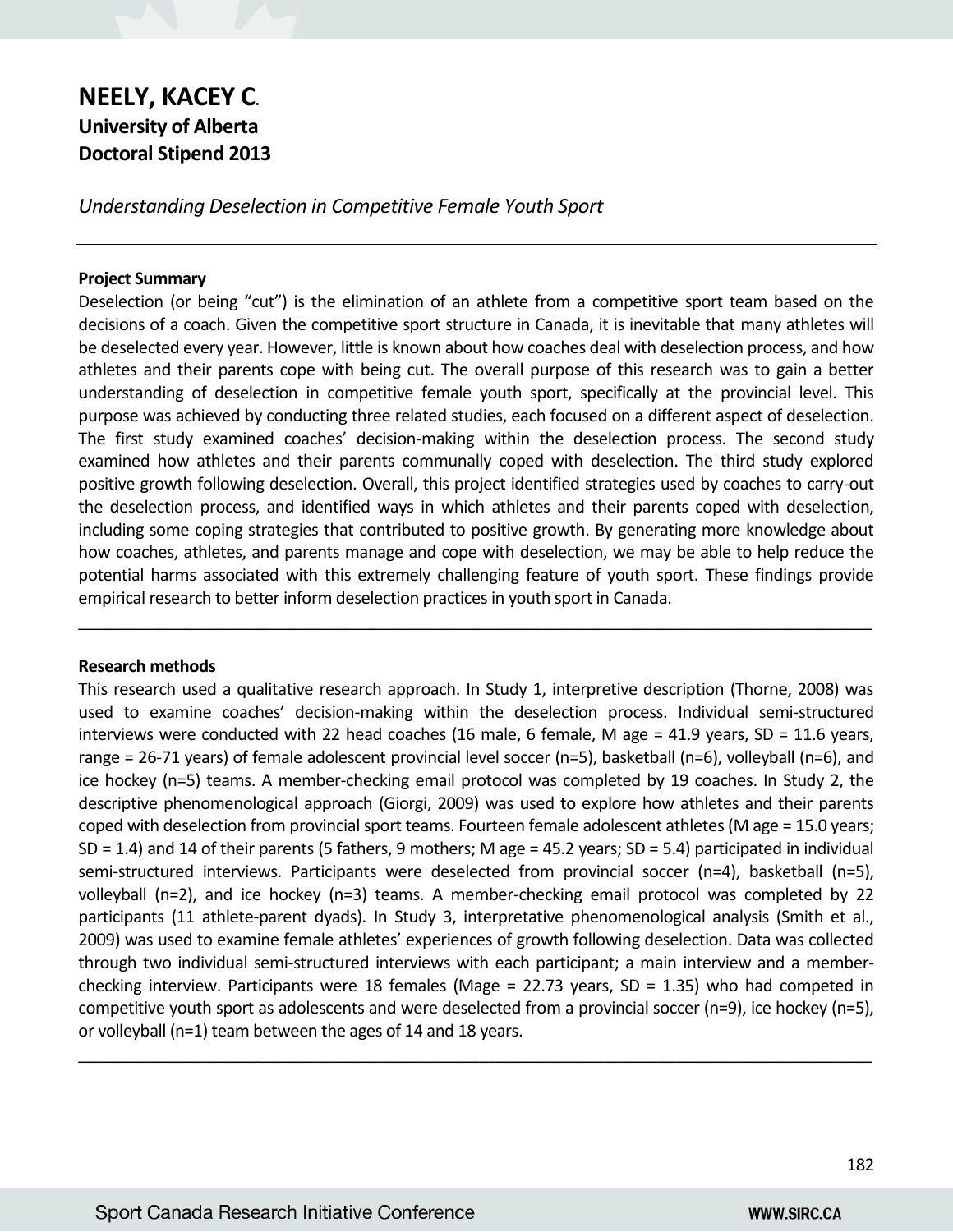### **Research results**

*In Study 1*, results revealed deselection was a process that involved four phases: pre try-out meeting, evaluation and decision-making, communication of deselection, and post deselection reflections. During the pre-tryout meeting coaches explained logistics, selection criteria, and expectations for athletes and parents. The evaluation and decision-making phase included coaches evaluating players, documenting their decisions, and dealing with certainty and uncertainty. When faced with uncertainty coaches relied on intuition. Communication of deselection involved informing players of their decision, providing feedback, and dealing with parents. During post-deselection reflection coaches reflected on the procedures they used throughout the deselection process and the consequences of their decisions for on-going athlete development. By establishing distinct phases of the deselection process we were able to isolate specific details of coaches' responsibilities, concerns, and decisions at different times.

*In Study 2*, the results showed that participants consistently appraised deselection from a shared perspective (i.e., athletes and parents viewed deselection as 'our problem') and the responsibility for coping with deselection changed as time progressed. Initially, parents protected their daughters from the negative emotions arising from deselection (an 'our problem, my responsibility' orientation). Athletes and parents then engaged in cooperative actions (rationalization and positive reframing to manage their reactions to the stressor (an 'our problem, our responsibility' orientation). Finally, athletes and parents engaged in individual coping strategies. Athletes and parents engaged in a broader social network, while athletes also focused on their club team and increased their training efforts. This reflected an 'our problem, my responsibility' orientation but with athletes taking more responsibility for coping.

*In Study 3*, results highlighted some of the potential long-term implications of deselection in youth sport. Deselection was remembered as a negative and often devastating experience that caused participants to question their ability and identity as an athlete. However, positive growth occurred for athletes through experiencing humility, re-establishing sport as their main priority, social support, gaining perspective, and being generally optimistic about future sport opportunities. Through these processes athletes developed compassion for others, gained motivation and perseverance, and learned how to cope with setbacks in other aspects of their lives.

A limitation of the research was the sample sizes. While appropriate given the purpose of this research, they were small and relatively homogenous. As a consequence, the results do not readily generalize to other youth sport populations (e.g., males, athletes at different levels of competition, or younger athletes). All interviews were retrospective, and it may be possible to gain more precise information about the deselection process and processes of coping and growth by using longitudinal research designs (e.g., multiple interviews). Lastly, self-selection bias may be present in Study 2 and 3 because participants were asked to contact the lead researcher. It is possible that only those who thought they had coped with deselection or experienced positive growth volunteered to participate.

# **Policy implications**

This research on deselection in youth sport has several implications for youth sport participation and policy in Canada.

\_\_\_\_\_\_\_\_\_\_\_\_\_\_\_\_\_\_\_\_\_\_\_\_\_\_\_\_\_\_\_\_\_\_\_\_\_\_\_\_\_\_\_\_\_\_\_\_\_\_\_\_\_\_\_\_\_\_\_\_\_\_\_\_\_\_\_\_\_\_\_\_\_\_\_\_\_\_\_\_\_\_\_\_\_\_\_\_\_

1. A highly structured deselection process is useful for coaches. It is important to hold pre try-out meetings with parents and athletes to explain selection criteria and expectations. Coaches should involve additional coaches as evaluators in order to provide a sense of fairness but also provide support for coaches' decisions.